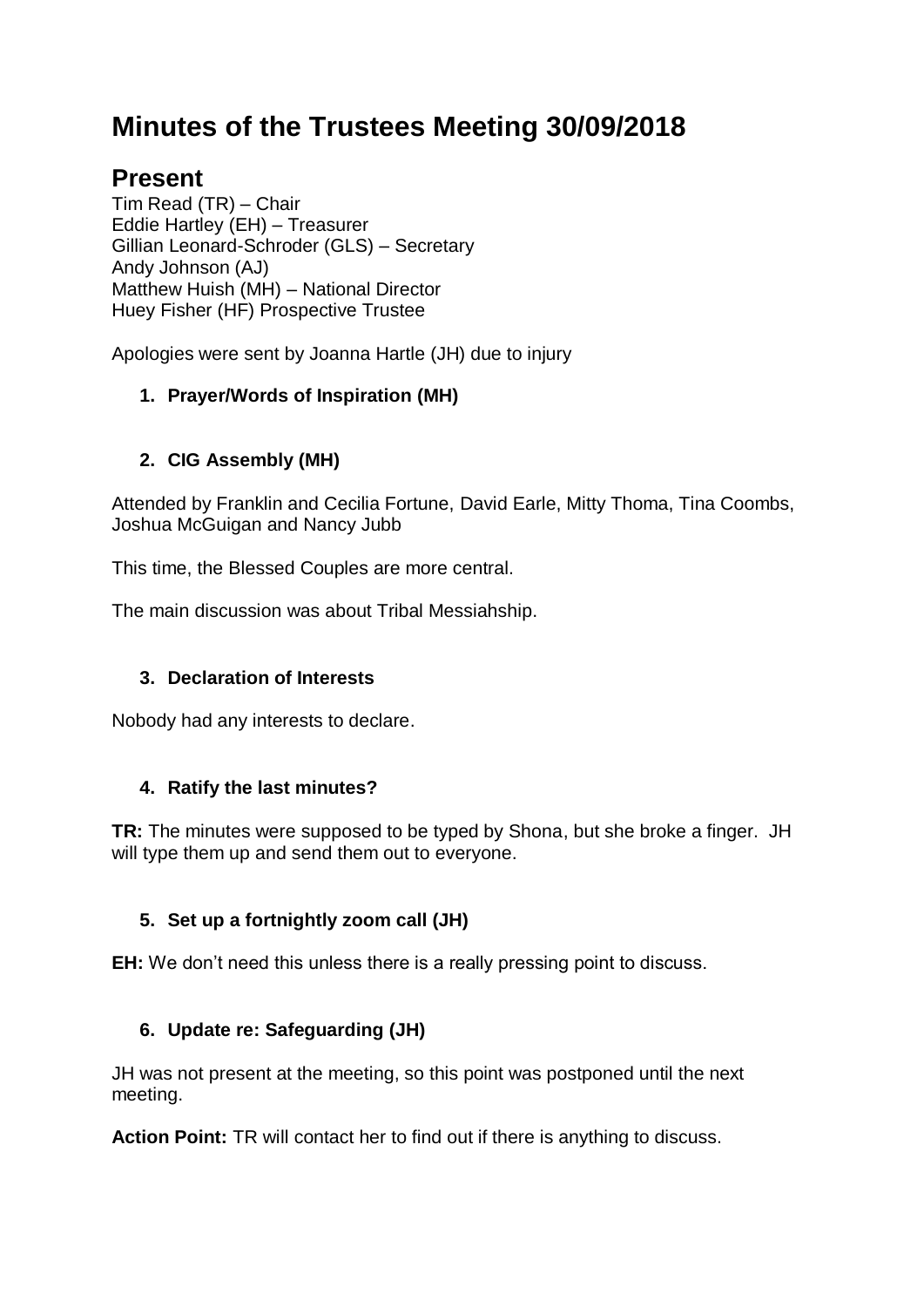## **7. Update re: Cleeve House (EH/AJ)**

**EH:** Miriam has been allowed to use Cleeve House since 2017. However, her business plan has a very high break-even point and she has not succeeded in getting anywhere near her break-even point. We haven't been able to get a lease signed.

It might be better if Miriam were just employed as a manager (if Miriam can produce a viable business plan). However, we have not had a reply from her to this suggestion.

**Action Point:** the FC to ask Miriam for her thoughts on this idea.

We will ask Terry Lindon-Fermor to have a look at CH for £150 a day and see how much we need to spend on renovating it.

From the survey that Simon Rosselli had done, we need to sort out the electrics.

**EH:** We need to look at the future of Cleeve House again.

## **8. Update from the working group to find a business manager (AJ)**

**AJ:** Chris Jones from the FC sent out an advertisement for a business manager.

It should also be sent out to Peter Staudinger to send to other European countries.

## **9. Update from LH working group (AJ/MH)**

**AJ:** we haven't started yet. We need a date to get together. Simon Rosselli is chairing it. Now that Clive has finished the LH accounts, he can spend some time on this.

**Action Point:** MH to set up doodle poll. William Haines and Terry Sweeney wrote their comments in emails.

The trustees will hear the views of the FC and NC combined.

## **10.Farm report re: Hannick proposal (AJ)**

**AJ:** We want to keep the woodland adjacent to the Won Jon (cemetery).

Hannick met with the local Council they are worried about the outlook if properties are built in certain areas. However, we have found areas which are not overlooked.

They would pay a certain amount of money up front - £25,000 up front for a 7-year option agreement and another £30,000 for a further 8-year extension.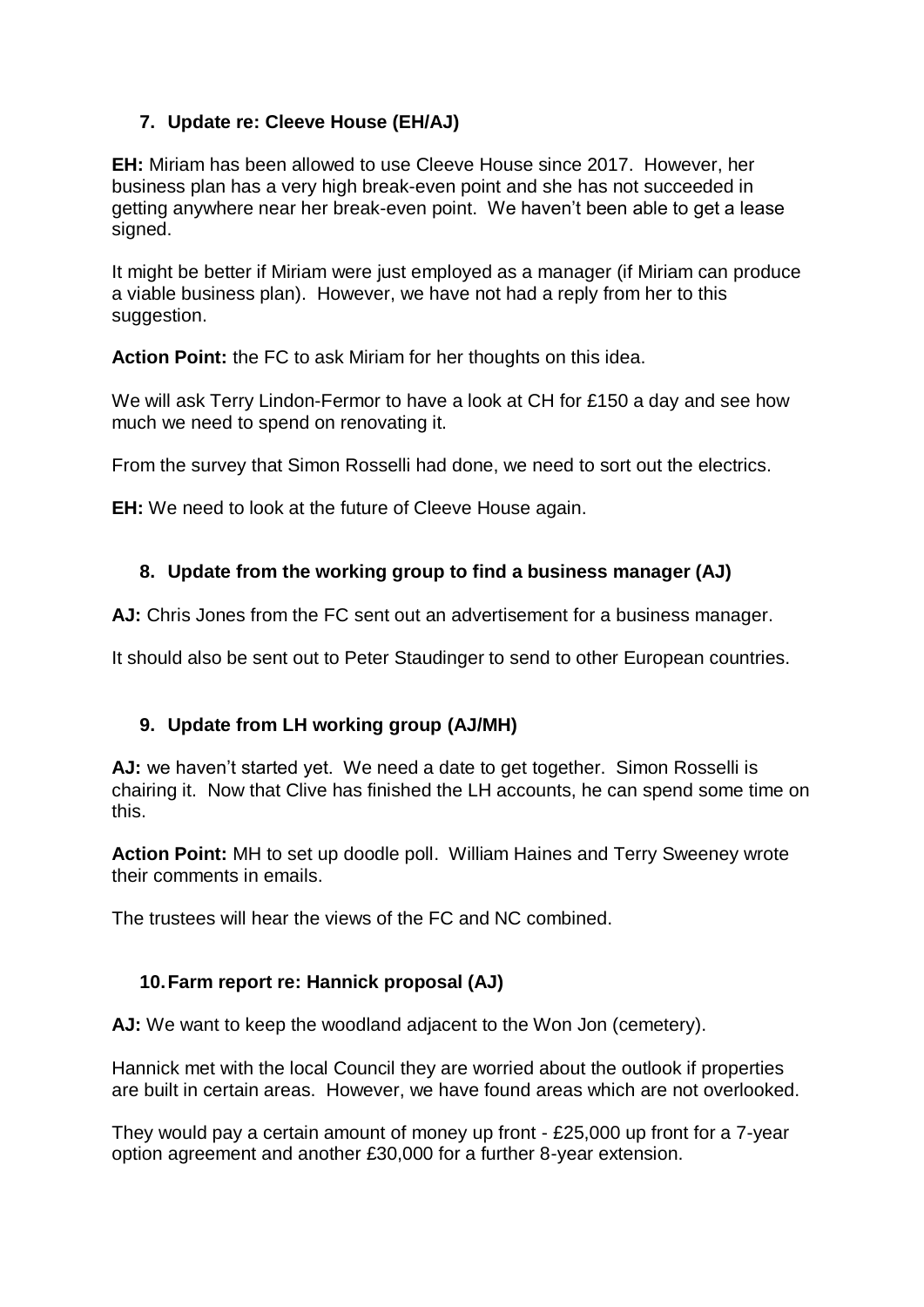They would also consider giving us houses instead of money.

We need to keep some of the agricultural land in case we want to farm it.

**Action Point:** AJ to ask about leasehold as opposed to selling. We are getting a very low rent from the wheat farmer and we can get a lot more for solar panels.

**Action Point:** As soon as AJ knows anything, he will let us know.

## **11.Update re corporate charity status for FFWPU (TR)**

**TR:** We need to review our own articles.

Daniel Pollit is trained in law. He can help with this. We should also speak to Mark Brann to try and coordinate with the rest of Europe.

**Action Point:** TR to meet with Mark Brann to discuss matching our proposal with what is happening elsewhere.

We want to change from being a Trust to being a company limited by quarantee is that it is the wrong vehicle for 2018. It is not designed for employing many people or for making business agreements. We need some input from Mark Brann and his legal team. It is not a complicated process.

**EH:** Some of what will cost money is the transfer of the properties. We need to find out roughly how much this will cost before TR meets with Mark Brann.

## **12.Incorporation of the trustees (TR)**

**TR:** Instead of individuals having to sign documents, the trustees should sign as a whole.

All the trustees will have to sign to allow one representative to sign.

**Action Point:** TR to ask for a quote from a solicitor.

#### **13.AGF issues (TR)**

**TR:** The online registration was successful. The trustees recommend that the money should go to the AGF, but MH should decide.

**GLS:** The bus company which was picking members up from LG went to the wrong address in spite of having been given the address by Selina. Also, some people caught the bus on the way back who had not booked it or paid. Peter Schroder took their email addresses and gave them to Tom to follow up.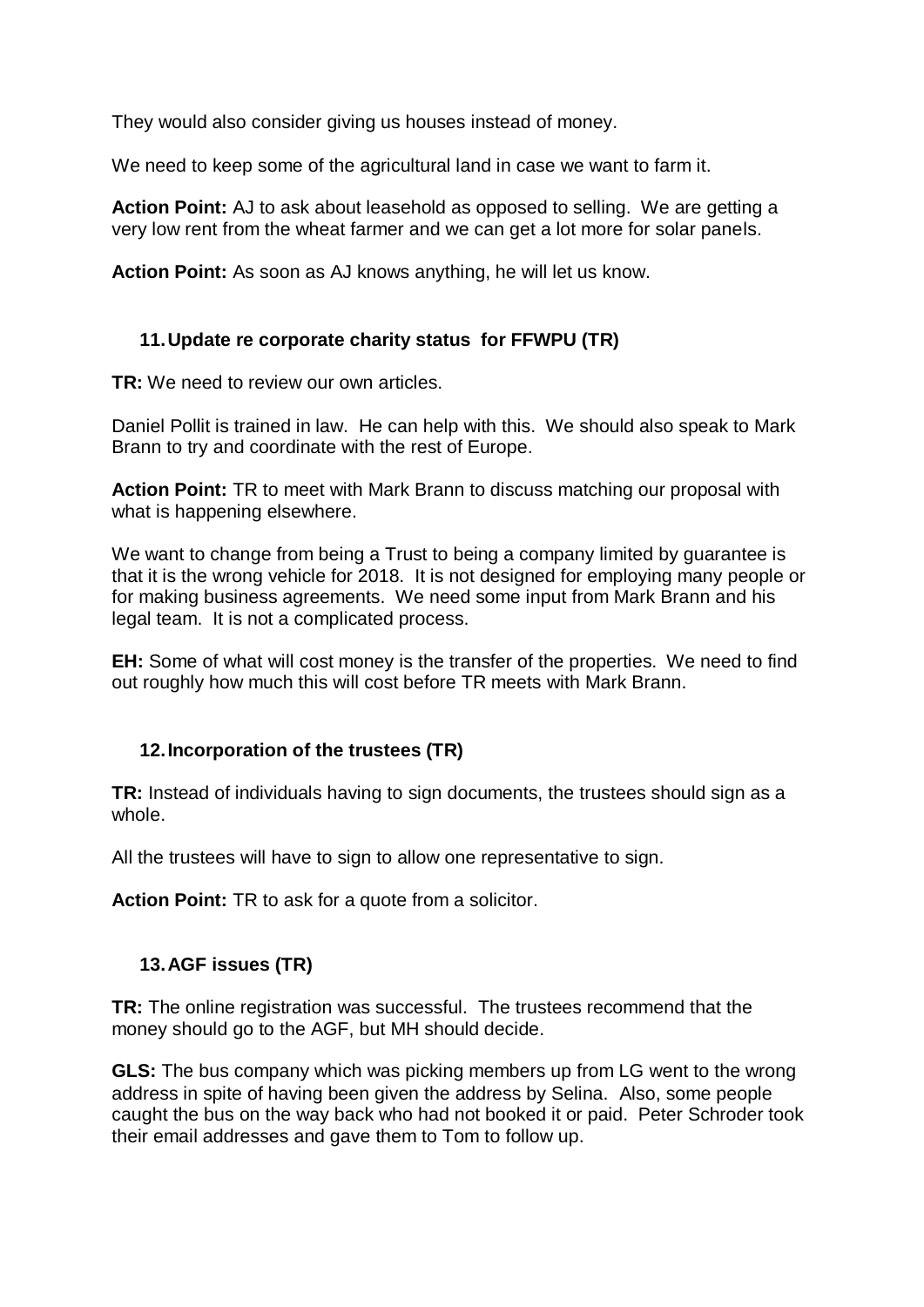MH: Next year maybe we won't have a bus from LG. Each region could provide transport.

**TR:** The marquee was put up by volunteers. We need to have it checked for safety.

**Action Point:** Tom to contact marquee companies to find out how they do this.

## **14.Hideo Suda and Susan Crossthwaite Golden Goodbye (MH)**

**MH:** Hideo Suda's health is deteriorating. We have sent out an advertisement for a new gardener. Hideo has done a fantastic job with the garden at LH.

Susan Crossthwaite is back on contract for 5 months until the end of December.

We would like to give them a Golden Goodbye.

**Action Point:** MH to ask Sylvia Sweeney to look into the ACAS rules and let us know what would be appropriate.

**MH:** Also Ruth Johnson will be retiring as HARP leader.

Action Point: MH to get a gift of appreciation for Ruth

## **15.Treasurer's Report (audit progress, figures) (EH)**

**EH:** We have successfully fulfilled the audit.

EH has made a plan for the training of our prospective new trustee Huey Fisher.

We need to discuss regional bank accounts.

**Action Point:** EH to meet with HF.

## **16.NCVO/BWB Trustee Conference 2018: Good Governance, Great Organisations**

**AJ** will attend this meeting to represent everyone. Costs will be paid.

## **17.Related party forms**

All filled in

**18.AOB**